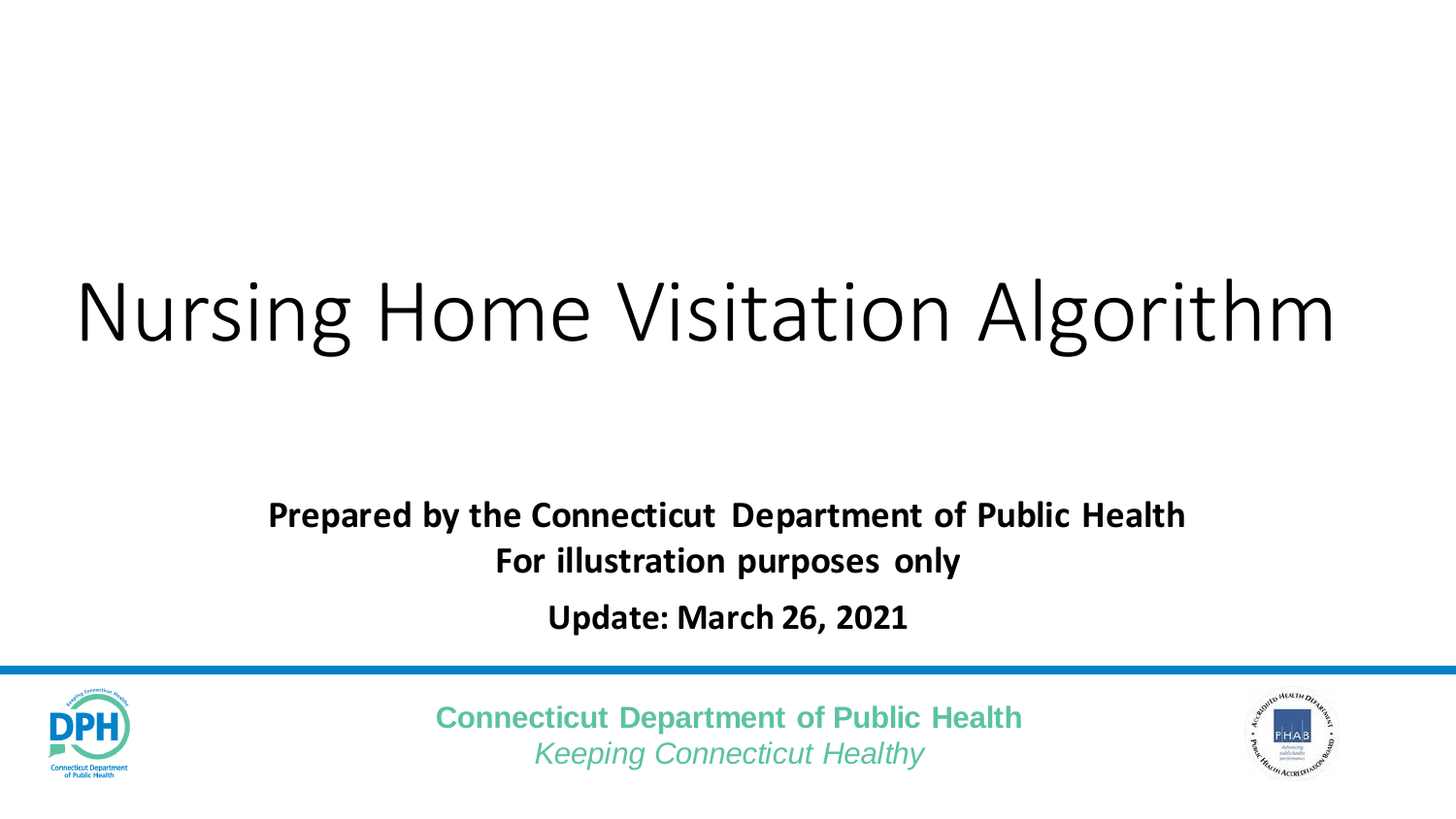## **Definitions**

**Outbreak testing trigger:**

- **Resident case with nursing home-onset** OR
- **Staff case with that staff being present in the facility during their infectious period**

Outbreak testing *must* continue until 14 days from most recent positive case among staff and residents.

**Affected unit** = any unit where there could be undetected asymptomatic spread.

- Unit where a COVID-positive resident resided at time of COVID-19 onset OR
- Unit where a COVID-positive staff member worked during their infectious period

If the positive staff member worked on multiple units while infectious, any unit the staff member worked on during their infectious period is an affected unit.

**Unaffected unit** = any unit with no COVID-19 cases (staff or resident) identified during initial round of outbreak testing

Facility leadership should read full details in CMS and CDC guidance

- CMS Visitation Guidance: [QSO-20-39-NH Revised](https://www.cms.gov/files/document/qso-20-39-nh-revised.pdf)
- CDC IPC Guidance in response to COVID-19 Vaccination: [Infection Control After Vaccination](https://www.cdc.gov/coronavirus/2019-ncov/hcp/infection-control-after-vaccination.html)

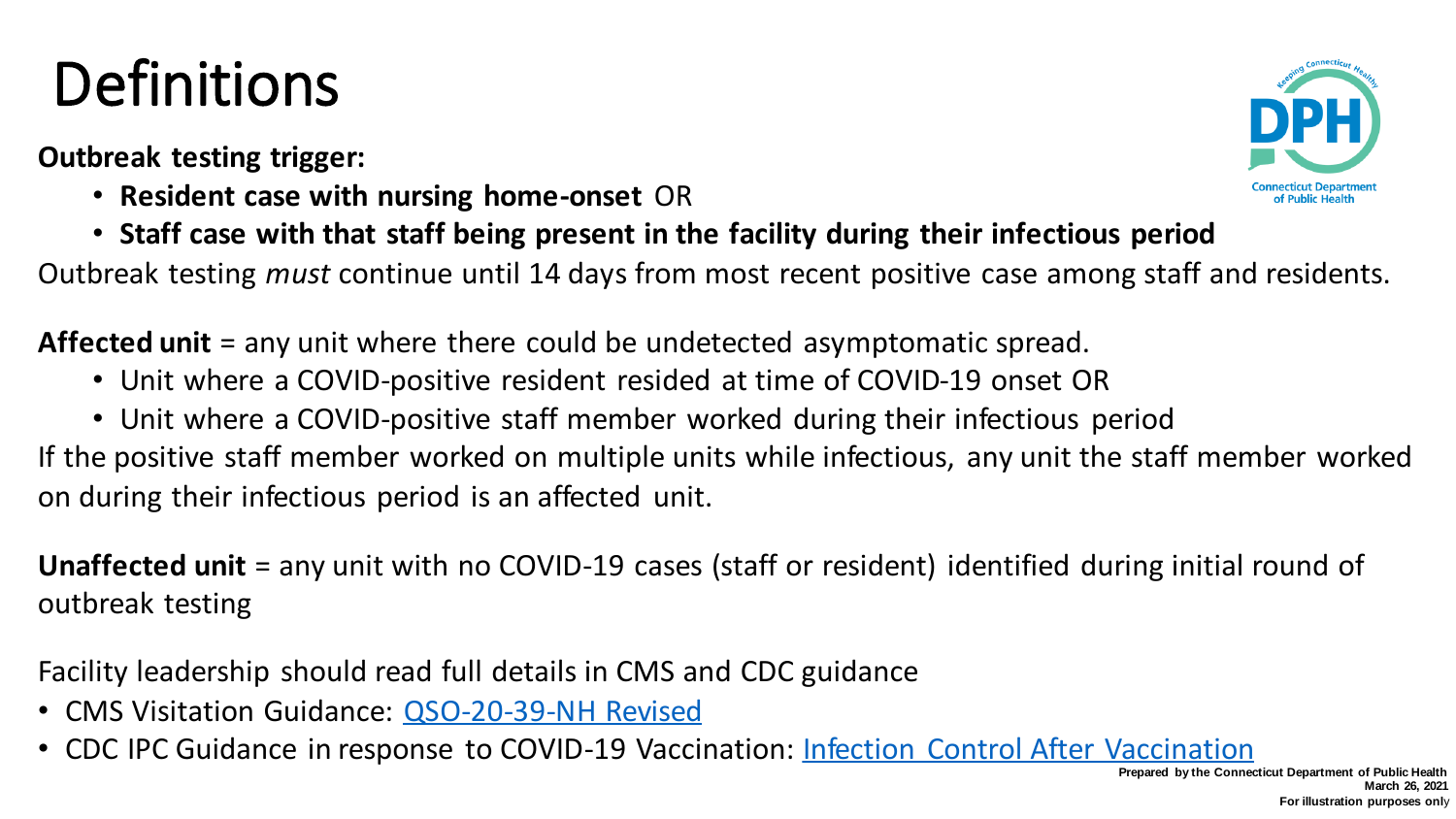





• CMS Visitation Guidance: [QSO-20-39-NH Revised](https://www.cms.gov/files/document/qso-20-39-nh-revised.pdf)

• CDC IPC Guidance in response to COVID-19 Vaccination: [Infection Control After Vaccination](https://www.cdc.gov/coronavirus/2019-ncov/hcp/infection-control-after-vaccination.html) 

**Connecticut Department of Public Health March 26, 2021 For illustrative purposes onl**y